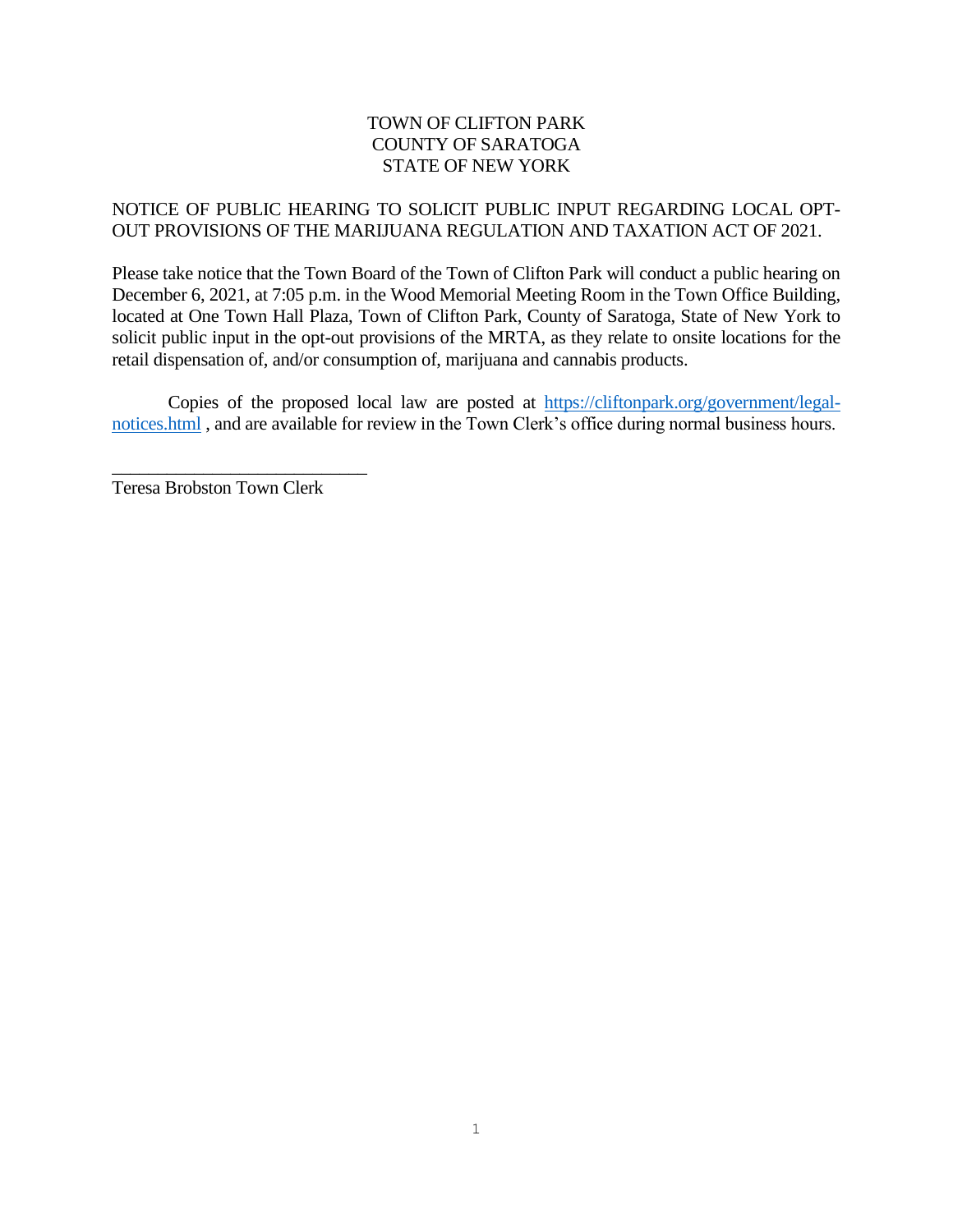## **Local Law No. of 2021**

# **A local law Opting out of Adult Use Cannabis On-Site Consumption Sites.**

**Local Law No \_\_\_\_\_\_\_\_\_ of the year 2021** 

## **A local law to opt out of allowing retails sales and/or on-site consumption sites as authorized under Cannabis Law Article 4**

**Be it enacted by the Town of Clifton Park County of Saratoga as follows:** 

#### **That Chapter 59.1 of the Town Code is hereby amended as follows:**

#### **Section 1. Legislative Intent**

It is the intent of this local law to opt out of allowing retail sales and/or on-site cannabis consumption sites in the Town of Clifton Park that would otherwise be allowed under Cannabis Law Article 4.

#### **Section 2. Authority**

This local law is adopted pursuant to Cannabis Law § 131 which expressly authorizes the Town Board to adopt a local law requesting the Cannabis Control Board to prohibit the establishment of cannabis retail sales and/or on-site consumption licenses within the jurisdiction of the Town and is subject to a permissive referendum, pursuant to Municipal Home Rule Law § 24.

#### **Section 3. Local Opt-Out**

- (a) The Town Board of the Town of Clifton Park hereby opts out of the provisions of the Cannabis Laws that allow on-site cannabis consumption sites from being established and operated within the Town's jurisdiction.
- (b) The Town Board of the Town of Clifton Park hereby opts out of the provisions of the Cannabis Laws that allow the retail sale or distribution of cannabis products within the Town's Jurisdiction.
- (c) The Town Board hereby requests that the Cannabis Control Board prohibit the establishment of retail sales dispensaries, stores or locations, for the sale or distribution of cannabis products within the Town of Clifton Park, Saratoga County, New York.
- (d) The Town Board hereby requests that the Cannabis Control Board prohibit the establishment of on-site locations, facilities, sites, or businesses for the consumption of cannabis products within the Town of Clifton Park, Saratoga County, New York.